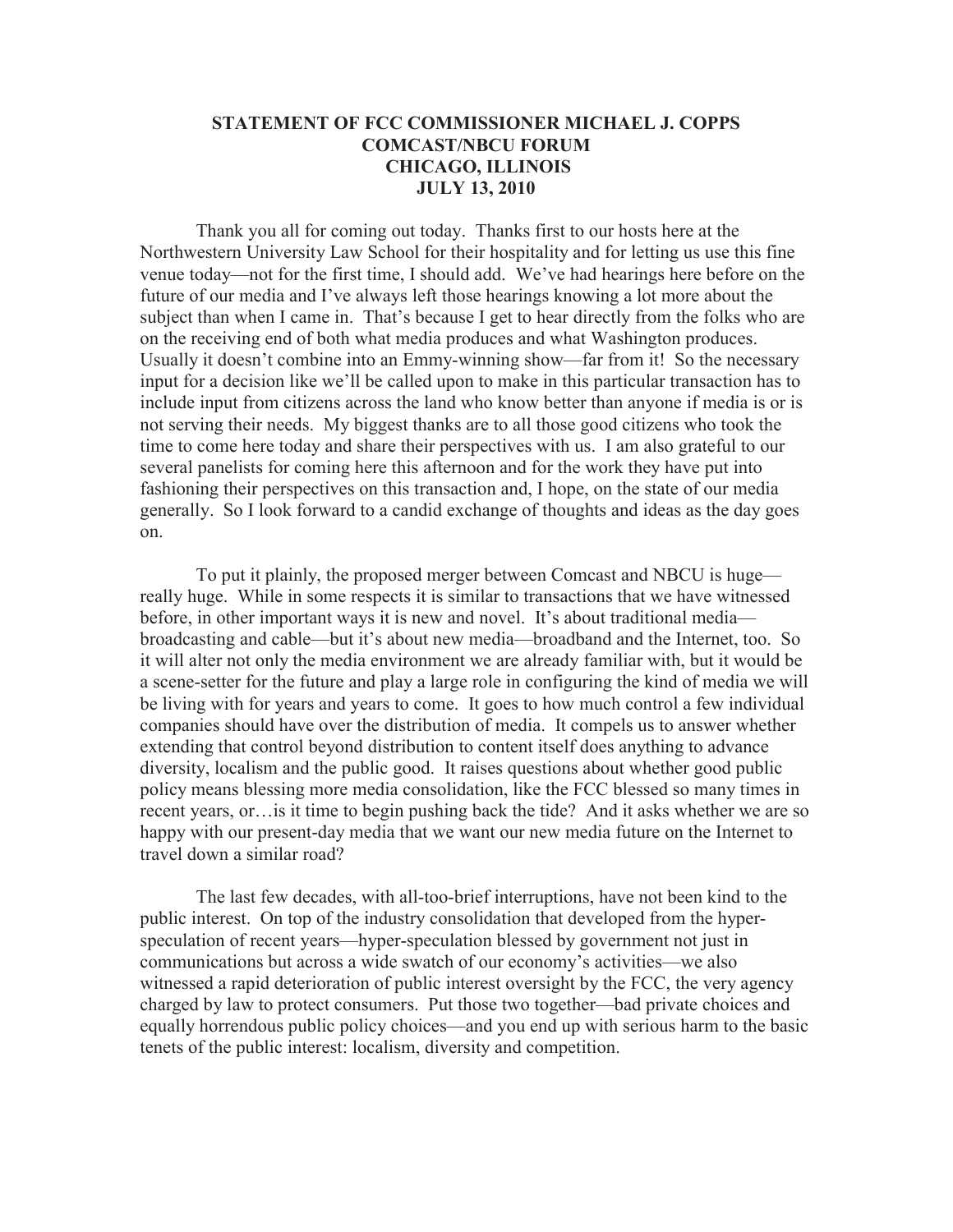I am not of the opinion that our media environment can take too many more bad choices. Our failure to recognize the power and centrality of media to our civic life has cost us dearly. The history of heedless deregulation is well-documented. Its adverse impact on our society is everywhere you look. Take our news and information. All of the industry consolidation we have endured, all of the newsroom cut-backs made as companies fight for economies of scale to curry favor with Wall Street marketeers, and all of that ideology-driven FCC evisceration of the public interest have—rather than reviving the news business—condemned us to *less* real news, *less* serious political coverage, *less* diversity of opinion, *less* minority and female ownership, *less* investigative journalism and *fewer* jobs for journalists. We are skating perilously close to denying ourselves in this country the news and information and quality civic dialogue that democracy depends on. Will we learn from this history? Or are we doomed to repeat these mistakes again and again?

Broadband and the Internet hold such vast promise for all of us. I call high-speed, high-value broadband America's "Great Enabler." There is hardly a challenge confronting this country—be it jobs or education or energy or health care or climate change or opening the doors of equal opportunity—that doesn't have an important broadband component as part of its successful resolution. But the rules of the broadband game must be as open and dynamic as the technology itself, and one thing is clear above all else: broadband and the Internet must not become the province of gate-keepers and toll booth collectors. If we allow that to happen, not only do we burden ourselves, but we kill the wonderful promise that this technology holds for us. What an awful irony of history that would be—not to mention the burden on those who are expected to pay the tolls.

So when it comes to protecting the genius and openness of the Internet, I want to know what the rules are, I want the industries to know what the rules that protects them are, I want consumers to know what the rules are, and I want a venue where, when things go wrong, they can be made right. That's not burdensome bureaucracy. That's not government meddling. That's not expecting the unattainable. Plain and simple, it's Consumer Protection 101, and none of us should be asked to settle for less. After all, that's what the FCC was designed to be over 75 years ago—a consumer protection agency.

I cannot, I will not, accept half-hearted pledges of fairness from industry when the future of the Web is at stake. And right now the assurances and conditions we have received on this Comcast/NBCU proposal don't pass the red-face test. How many times do we have to experience the fall-out when critical decisions are entrusted only to those in industry without credible public policy oversight? Do we need another round of pillaging from the financial houses to tank our economy one more time? How many more oil-soaked beaches and lost livelihoods across the Gulf must we endure before we understand that our future is ours to make—yours and mine? And when it's the media we are talking about—how we communicate, our civic conversation, our democratic dialogue that our future depends on—we realize how necessary vision and vigilance are. Lose the media and we set ourselves up to lose everything else.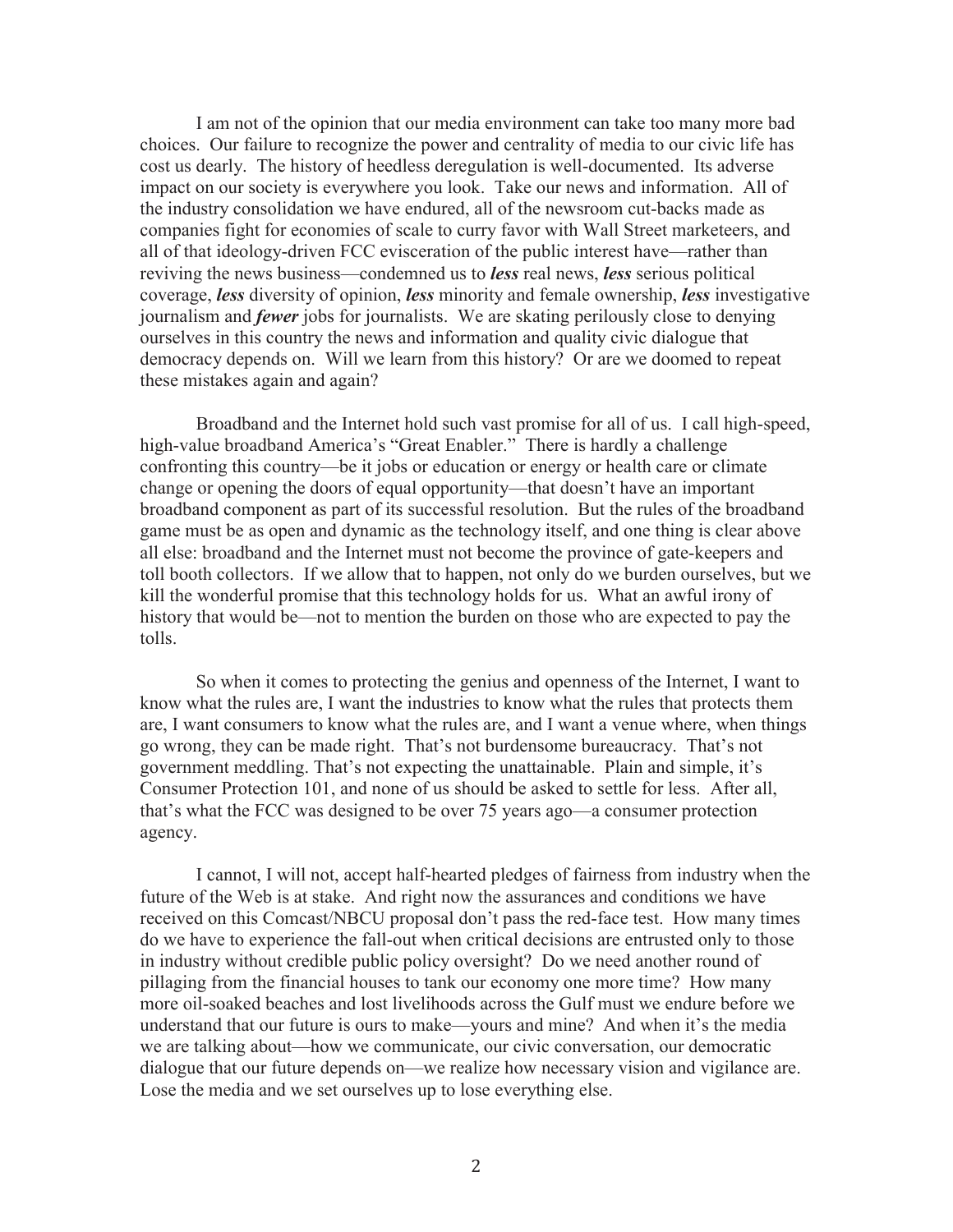One final thought. When I mention that word "diversity," it can have several meanings. Diversity of content. Diversity of opinion. Diversity of formats. Each of those is relevant to this particular transaction. So is diversity of ownership. This transaction has positively huge implications for our country's minorities and diverse populations. Anyone who actually thinks that ownership of our media does not significantly affect how our country is being informed is just not paying attention. While minorities currently comprise roughly 34% of the nation's population, they own only 3.15% of full-power commercial TV stations. Think about that. And women, who make up 51% of the population, own only about 5.8% of full power commercial TV stations. These numbers are appalling. They mean that not only are minorities not getting a fair share of the action, but that their interests, their particular challenges, the many contributions they make to our nation's daily life, just don't get anything approaching the attention they should in all justice have. Shortchanging ownership diversity is shortchanging our civic dialogue. If a central tenet of our FCC mandate is to promote diversity in the media, which it is, then let's make sure that we consider this challenge as we consider scene-setting deals like this one.

So let's hear from everyone with an interest today. Let's consider all the arguments. Let's answer the new and novel questions this transaction thrusts upon us. And then let's get on to the decision. The good news is that I believe we are on a track to do that. I will tell you that I am encouraged by the depth and breadth of the process that Chairman Genachowski has set up for the consideration of this proceeding. It is a level of investigation and analysis that has no equal in the years that I have been at the Commission. I am grateful for the hard work being done by the special team assembled at the FCC, headed by John Flynn, to sort through the numerous details and the mountains of paperwork filed and to give us a level of professional analysis that will encourage enlightened decision-making. I am pleased as well with the hearings and attention that Members of Congress have afforded this far-reaching media transaction, including an official hearing held here in Chicago just last week by Congressman Bobby Rush. His hearing, and the other forums that have already been held, have asked significant questions and pointed to areas needing the spotlight of public attention. I also want to thank Bill Lake, who heads our FCC Media Bureau and who is here with us, Jennifer Tatel, Jessica Almond and Bill Freedman for organizing this forum. And for inviting me to attend. Thanks also to Lyle Ishida and team for handling the logistics for this. It's not an easy job, but it is a necessary one.

As for me, I have said before that approval of this proposed transaction would be a very steep climb. No one who knows where I have been on these issues will be surprised at that. Now I plan to spend the rest of the afternoon and evening listening. I do have one request of you, however. It's my only "ask." I ask that you stay involved in these kinds of debates because they are so central to the future of our country. Not just this one proposed agreement—but all the many questions regarding the future of media both traditional and new, the future of journalism, the nourishing of our democratic dialogue. So much of what our country will be—so much of what it *can* be—rides on the kind of media we have. And that's up to all of us. It's partly up to those who operate the